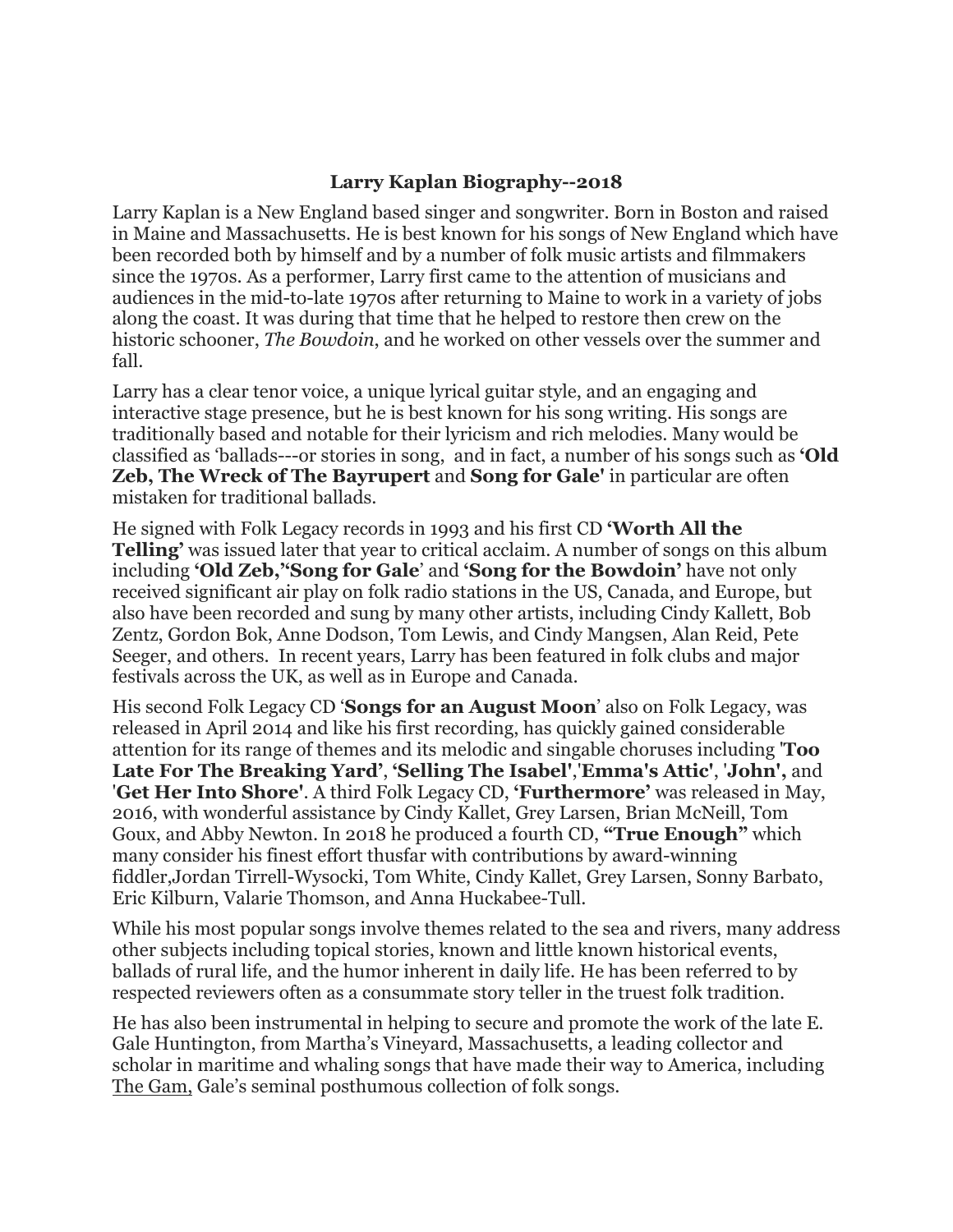Larry's list of folk venue performances includes among others, The Old Songs Festival, Café Lena, Club Passim, Ramblin' Conrad's, The Me and Thee Coffeehouse, Walkabout Clearwater, The Wee Folk Club at Royal Oak, Edinburgh, Leith Folk Club, Leith, Trinity, Folkway, and U'N'I and Sounding Board coffee houses among others, and a number of leading folk festivals including The Mystic Sea Music, Old Songs Festival, South Florida Folk Festival, Chicago Maritime Festival, The Edinburgh Fringe Festival, Port Gamble Maritime Festival, Dusty Strings (Seattle), Bound For Glory (Ithaca), Old Dominion, Eisteddfod, the Auckland (NZ) Folk Festival, Working Waterfront Festival in New Bedford folk and the popular northeast regions, Folk Weekend,, and three times at the prestigious Fisher Poets Gathering in Oregon.

His songs have been used as soundtracks for short films, and fundraising efforts, and some have been sung in schools as far away as Labrador and Greenland. Kaplan maintains a steady performance schedule, as long-time fans and folks new to folk music come to hear him perform his own work as well as a generous sampling of traditional songs.

### **Discography**

Captain Hawkins' Choice, Winter Harbor Records, 1977

Further North—HLM-001, Hannah Lane Music, 1992

Worth All the Telling—CD-122, (Folk Legacy Records, Sharon Connecticut, 1993

Songs for an August Moon—CD-143, (Folk Legacy, Sharon Connecticut, 2014

From the Galley's Soft Light—conversations with the captains of Arctic Schooner Bowdoin HLM-003

35th Annual Mystic Sea Music Festival, Mystic Seaport, 2014

36th Annual Mystic Sea Music Festival, Mystic Seaport, 2017

Furthermore—CD 148, (Folk Legacy Records, Sharon Connecticut, 2016

True Enough—HLM 004 (Hannah Lane Music, Essex, CT, 2018)

38th Annual Sea Music Festival, Mystic Seaport, 2018

# **Special awards and recognition**

"Songs for and August Moon" (Folk Legacy Records CD-143) chosen a top album of the year, Hudson River Sampler, WAMC National Public Radio, Albany, New York

"Furthermore" (Folk Legacy Records CD-143) chosen a top album of the year, Hudson River Sampler, WAMC National Public Radio, Albany, New York

"Furthermore" (Folk Legacy Records CD-143) presented as a "top pick" by Rich Warren, "Midnight Special" WFMT-fm, Chicao, Il.

Nominated as Ct. State Troubadour, Hartford, Ct., 2018

Top Folk CD, DJ Folklist, June, 2017

Top Folk CD, DJ Folklist, February, 2018